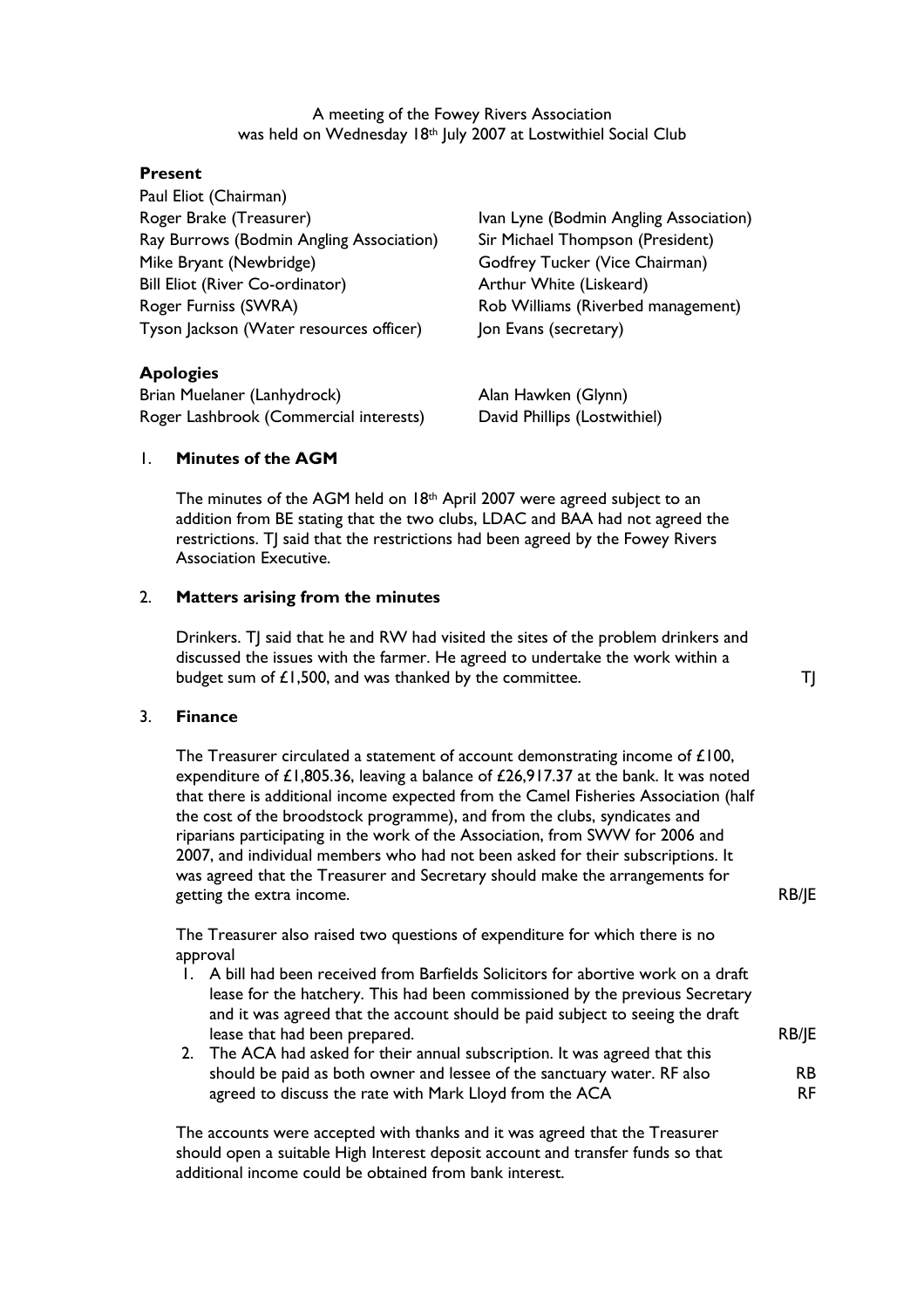# 4. Broodstock programme

The Chairman said that he had returned 5,000 smolts to the river and was aiming to put another 8-10,000 fish into the Warleggan. He had raised 75,000 fry and planted 10,000 in the Warleggan, 5,000 in the Dewey, 5,000 into Hawkstor, 10,000 into the Draynes, 5,000 for the Twin Lakes, 10,000 into the main river and 10,000 into the smolt pond. There were another 10,000 to go into the St Neot and 10,000 into the main river.

The intention is to clip 10,000 fish for the St Neot as evidence that wild fish do not spawn in the St Neot.

51,000 Camel fish had been planted out, some from tanks in the Camel catchment.

It was agreed that Paul should be thanked for his continuing effort for both rivers.

### 5. Redds

TJ reported that he had submitted a paper to RFERAC and it had been approved. A large stock of alluvial gravel from Blackpool Pit had been bought up and some had been delivered to an experimental site at Allensford on the Camel system. A picture of the model was circulated for information, and would be piloted on seven redds on the Stannon at Allensford. An application for Land Drainage consent and a method statement had been submitted to the Environment Agency. If the scheme was successful, the model would be used throughout the Fowey and Camel systems wherever redds needed to be cleaned and renewed.

#### 6. Hemlock clearance

RW reported that the success of last year's work had demonstrated the value of clearance of hemlock as well as other problem plants such as bramble and willow/sallow. 40-50 redds had been cut and hopefully had resulted in successful spawning. The work at Ashford Bridge and Treverbyn had involved moving gravels and some larger stones to protect the gravels.

This year's work would be starting around 22<sup>nd</sup> July and would continue for about eight successive Sunday at the Ninestones lay-by.

# 7. Canoeing

It was noted that the latest BCU publicity suggested that they are looking for a "right to roam" on water as exists on land. Their latest leaflets do not include the previous accurate interpretation that access is permitted on where

- a. There is owner's permission
- b. Waters are deemed navigable
- c. It is below high tide mark.

The present Fowey Canoe Access agreement was discussed at length. It was noted that it had not been reviewed as it should. After discussion it was agreed that the Secretary should get in touch with Mr Hobba to renegotiate the revised agreement which should include

- 1. The responsibility of the BCU to enforce the agreement and manage the access
- 2. The BCU should install signs demonstrating where access is and is not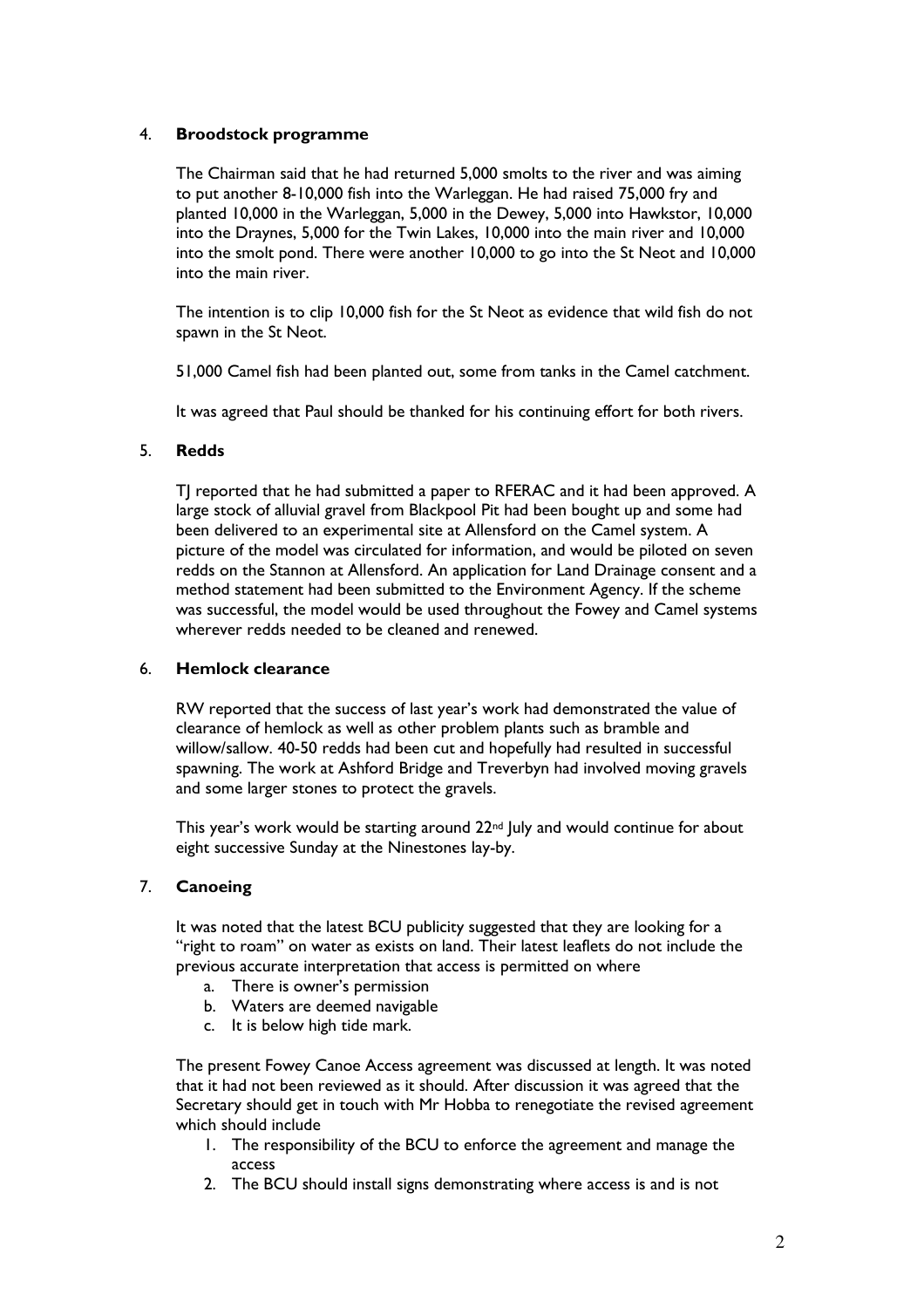permitted

- 3. Access should be limited to 12 people per half day.
- 4. The agreement should be for one year only but renewable
- 5. The agreement should start on  $16<sup>th</sup>$  December and finish on  $31<sup>st</sup>$  March following.
- 6. A fee of £250 per annum should be paid for the agreement as a contribution to the maintenance of the river
- 7. Insurances should be shown to the Secretary of the Fowey Rivers Association
- 8. Copies of the records of usage of the river should be returned annually to the Secretary

It was also agreed that a solicitor's opinion should be sought on the Association's liabilities and the ACA was suggested. Jet also a subset of the set of the set of the set of the set of the set of the set of the set of the set of the set of the set of the set of the set of the set of the set of the set

### 8. NLO

It was noted that Simon Toms had submitted a paper to RFERAC suggesting a reducing NLO from two to one nets for ten years, subject to retaining the existing voluntary measures including catch and release at 60%. This had been approved at RFERAC on 6<sup>th</sup> July, although there had been some concern that at the CAFF meeting on 17th May, Simon had said that he would consult all clubs about voluntary restrictions, and this had not yet happened.

It was noted that in terms of stock levels, there is no need for net reductions, and that if the Association does not retain the voluntary measures as presently stated, the Association will be seen as being against control of unrestricted exploitation.

It was also noted that the process is that the Environment Agency will submit the NLO application to DEFRA, provided the Fowey Rivers Association maintains the voluntary restrictions. The application requires ministerial approval.

#### 9. Voluntary restraint

The Chairman reminded members that the main purpose of the meeting had been to review the voluntary restraints, although other items had, of necessity, been included on the agenda.

It was agreed that the purposes of voluntary restraint were

- a. To make sure that there are plenty of fish in the river
- b. To make sure we are managing the population of fish in the river
- c. To recognise the socio economic value of the fishery and make sure that everybody gets a fair crack of the whip and shares the cost of the maintenance of the river
- d. Education of the angling fraternity

There was a general agreement that Simon Toms uses the voluntary restraints as a ratchet and there are never relaxations, even as stock levels improve. It was also noted that very few anglers are affected by the bag limits, and that "catch and kill" followed by no fishing would, in practice, have less impact on the environment.

BE said that he agreed that limits should be set for each river, rather than all Cornwall, but that he believes that it is essential that bag limits are related to stock levels. He suggested that 5 salmon per season is reasonable and that the daily limit should be lifted to 2 per day and made the same as the weekly limit. There was